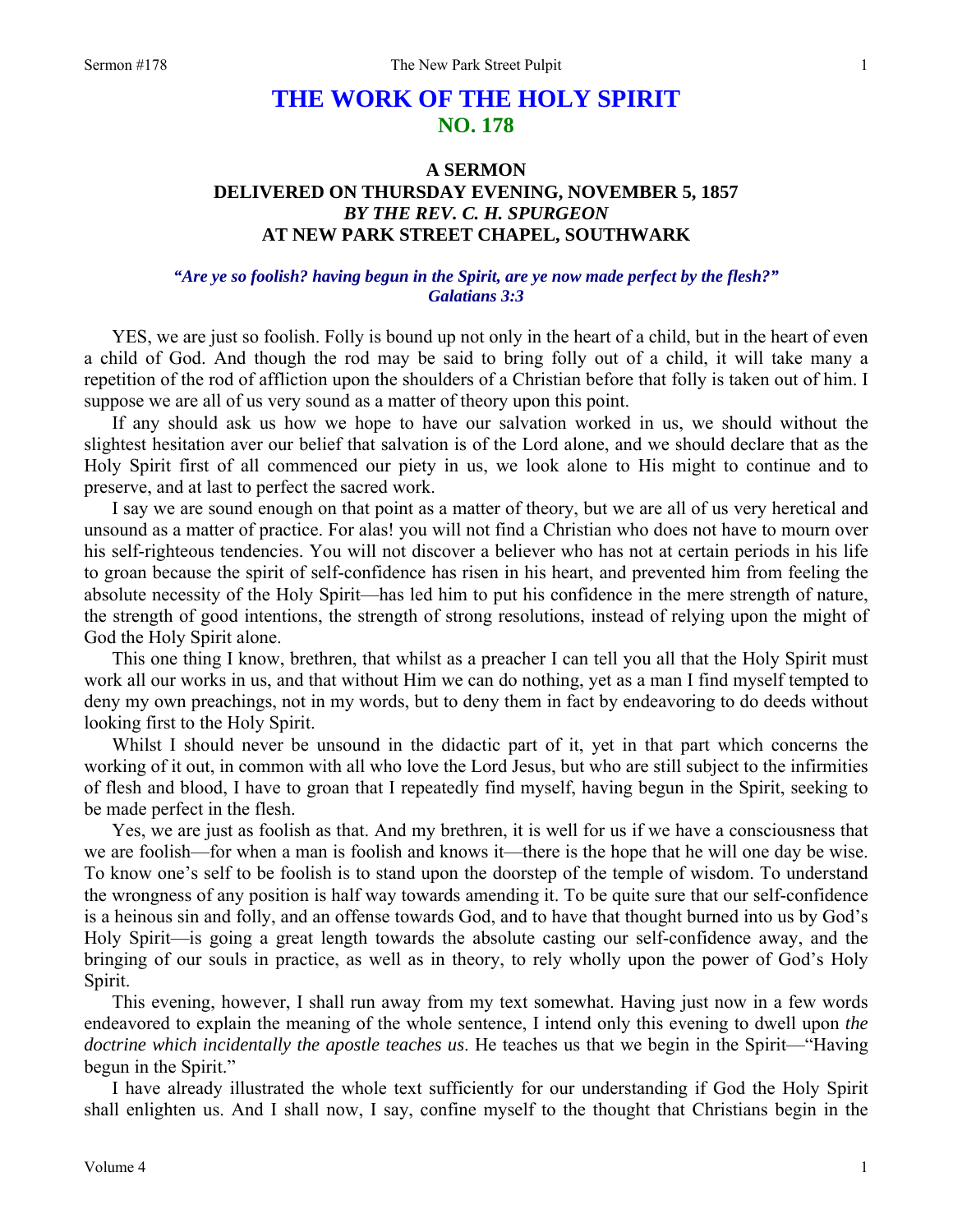Spirit—that the early part of Christianity is of God's Spirit, and of God's Spirit only, while it is equally true that all the way through we must lean upon the same power and depend upon the same strength.

And I have selected this text for this reason—we have a very large influx of young believers, month after month—week after week I may say, for every week we receive additions to the church to a considerable number. And month after month these hands baptize into a profession of faith of the Lord Jesus many of those who are yet young in the faith of the Gospel.

Now I am astonished to find those persons that thus come before me so well-instructed in the doctrines of grace and so sound in all the truths of the covenant, insomuch that I may think it my boast and glory, in the name of Jesus, that I know not that we have any members whom we have received into the church, who do not give their full assent and consent unto all the doctrines of the Christian religion, commonly called Calvinistic doctrines.

Those which men are wont to laugh at as being high doctrinal points are those which they most readily receive, believe, and rejoice in. I find, however, that the greatest deficiency lies in this point forgetfulness of the work of the Holy Spirit. I find them very easily remembering the work of God the Father. They do not deny the great doctrine of election. They can see clearly the great sentence of justification passed by the Father upon the elect through the vicarious sacrifice and perfect righteousness of Jesus.

And they are not backward in understanding the work of Jesus either. They can see how Christ was the substitute for His people and stood in their room, place, and stead. Nor do they for one moment impugn any doctrine concerning God's Spirit. But they are not clear upon the point. They can talk upon the other points better than they can upon those which more particularly concern the blessed work of that all adorable person of the Godhead, God the Holy Spirit.

I thought, therefore, that I would just preach as simply as ever I could upon the work of the Holy Spirit and begin at the beginning. Hoping on succeeding evenings at different times, as God the Holy Spirit shall guide me, to enter more fully into the subject of the work of the Spirit from the beginning even to the end.

But let me say, it is no use your expecting me to preach a course of sermons. I know a great deal better than that. I don't believe God the Holy Spirit ever intended men to publish three months before hand, lists of sermons that they were going to preach. Because there always will arise changes in Providence, and different states of mind both in the preacher and the hearer, and he will be a very wise man who has got an Old Moore's Almanac correct enough to let him know what would be the best sort of sermon to preach three months ahead.

He had better leave it to his God to give him in the same hour what he shall speak, and look for his sermons, as the Israelites looked for the manna, day by day. However, we now commence by endeavoring to narrate the different points of the Spirit's work in the beginning of salvation.

And first, let me start by asserting that THE COMMENCEMENT OF SALVATION IS THE HOLY SPIRIT'S WORK.

Salvation is not begun in the soul by *the means of grace* apart from the Holy Spirit. No man in the world is at liberty to neglect the means that God has appointed. If a house be builded for prayer, that man must expect no blessing who neglects to tread its floor. If a pulpit be erected for the ministration of the Word, no man must expect (although we do sometimes get more than we expect) to be saved except by the hearing of the Word.

If the Bible be printed in our own native language, and we can read it, he who neglects Holy Scripture and ceases from its study has lost one great and grand opportunity of being blessed. There are many means of grace, and let us speak as highly of them as we can. We would be far from depreciating them. They are of the highest value. Blessed are the people who have them. Happy is the nation which is blessed with the means of grace.

But my brethren, no man was ever saved by the means of grace apart from the Holy Spirit. You may hear the sermons of the man whom God delights to honor. You may select from all your puritanical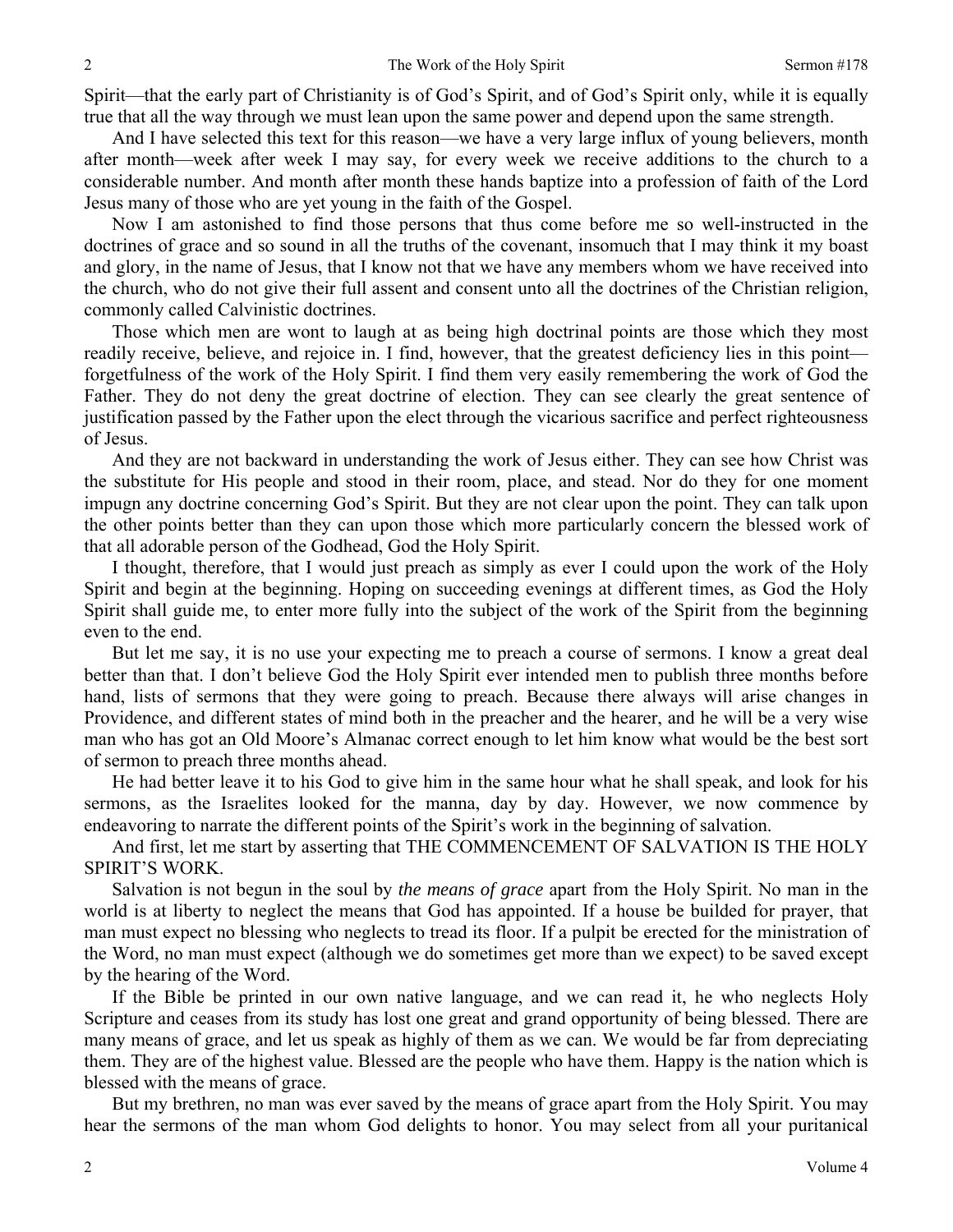divines the writings of the man whom God did bless with a double portion of His Holy Spirit. You may attend every meeting for prayer. You may turn over the leaves of this blessed Book. But in all this, there is no life for the soul apart from the breath of the divine Spirit.

Use these means, we exhort you to use them, and use them diligently. But recollect that in none of these means is there anything that can benefit you unless God the Holy Spirit shall own and crown them. These are like the conduit pipes of the market place—when the fountainhead flows with water, then they are full and we derive a blessing from them.

But if the streams be stayed, if the fountainhead does cease to give forth its current, then these are wells without water, clouds without rain. And you may go to ordinances as an Arab turns to his skin bottle when it is dry, and with your parched lips you may suck the wind and drink the whirlwind, but receive neither comfort, nor blessing, nor instruction from the means of grace.

Nor is the salvation of any sinner commenced in him by *a minister or by a priest*. God forgive the man that ever called himself a priest, or suffered anyone else to call him so since the days of our Lord Jesus.

The other morning at family prayer, I read the case of King Uzziah, who, having the kingly office, must needs thrust himself into the tabernacle of the Lord and took the place of the priests. You remember how the priests withstood him and said, "This is not thy portion, O Uzziah." And you remember how he seized the censer and would burn incense as a priest before the Lord God—and whilst they yet spake, lo! the leprosy did rise in his face and he went out a leper, as white as snow, from the house of God?

Ah! my brethren, it is no mean offense against God for any man to call himself a priest. Not but that all the saints have a priestly office through Christ Jesus. But when any man puts to the idea a specialty as applicable to himself above his fellows, and claims to be a priest among men, he commits a sin before God, which, even though it is a sin of ignorance, is indeed great and grievous, and leads unto divers great and deadly errors—the guilt of which must lie partly upon the head of the man who gave foothold for those errors by allowing the title to be applied to himself.

Well, there is no man—call him priest if you like, by way of ill courtesy—that can begin the work with us—no, not in the use of the ceremony. The Papist may tell us, and the Papist masked—the devil in white, the Puseyite—may tell us that grace begins in the heart at the dropping of the water upon the child's brow, but he tells a lie—a lie before God that has not even so much as the shadow of truth to justify the liar.

There is no power in man, though he were ordained by one who could most assuredly claim succession from the apostles—though he were endowed with miraculous gifts, though he were the apostle Paul himself—if he did assert that he had in himself power to convert, power to regenerate, let him be accursed, for he has denied the truth, and Paul himself would have declared him anathema, maranatha, for having departed from the everlasting Gospel, one cardinal point of which is regeneration, the work of God the Holy Spirit—the new birth, a thing that is from above.

And my brethren, it is quite certain that *no man ever begins the new birth himself*. The work of salvation never was commenced by any man. God the Holy Spirit must commence it. Now, the reasons why no man ever commenced the work of grace in his own heart is very plain and palpable. First, because he cannot. Secondly, because he won't.

The best reason of all is because he cannot—he is dead. Well, the dead may be made alive, but the dead cannot make themselves alive, for the dead can do nothing. Besides, the new thing to be created as yet has no being. The uncreated cannot create. "Nay," but you say, "that man can create." Yes, can hell create heaven? Then sin may create grace.

What! will you tell me that fallen human nature, that has come almost to a level with the brutes, is competent to rival God? That it can emulate the divinity in working as great marvels and in imparting as divine a life as even God Himself can give? It cannot. Besides, it is a creation. We are *created* anew in Christ Jesus.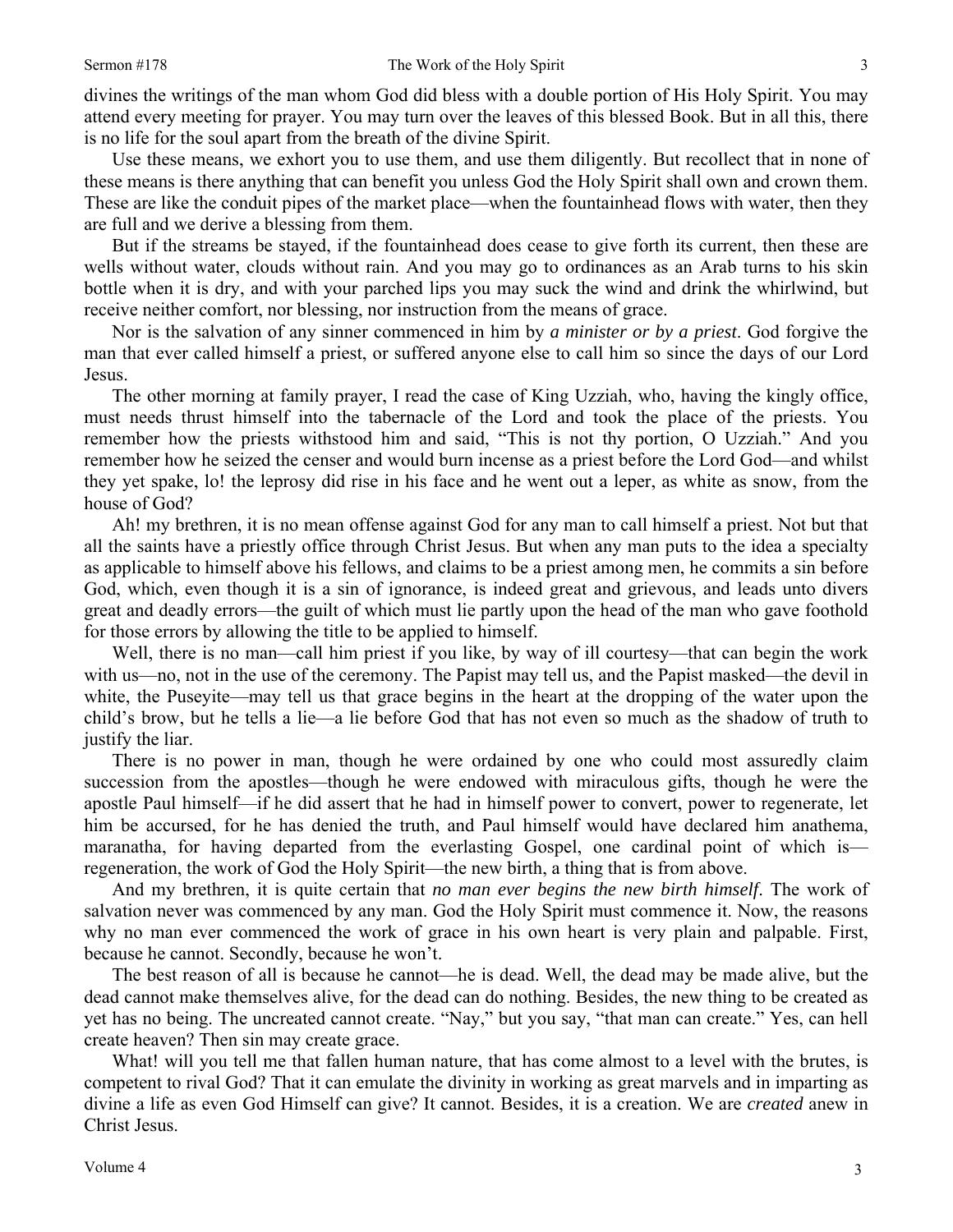Let any man create a fly and afterwards let him create a new heart in himself—until he has done the lesser he cannot do the greater. Besides, no man *will*. If any man could convert himself, there is no man that would. If any man says he would, if that be true, he is already converted. For the will to be converted is in great part conversion. The will to love God, the desire to be in unison with Christ, is not to be found in any man who has not already been brought to be reconciled with God through the death of His Son.

There may be a false desire—a desire grounded upon a misrepresentation of the truth, but a true desire after true salvation by the true Spirit is a certain index that the salvation already is there in the germ and in the bud, and only needs time and grace to develop itself. But certain it is that man neither can nor will—being on the one hand utterly impotent and dead, and on the other hand utterly depraved and unwilling—hating the change when he sees it in others and most of all despising it in himself. Be certain, therefore, that God the Holy Spirit must begin, since none else can do so.

And now, my brethren, I must just enter into the subject very briefly, by showing what the Holy Spirit does in the beginning. Permit me to say that in describing the work, the true work of salvation in the soul, you must not expect me to exhibit any critical nicety of judgment. We have heard of an assembly of divines who once debated whether men did repent first or believe first.

And after a long discussion, some one wiser than the rest suggested another question, whether in the new-born child the lungs did first heave, or the blood did first circulate. "Now," he said, "when you shall ascertain the one, you may be able to ascertain the other." You shall not know which comes first. They are, very likely, begotten in us at the same moment.

We are not able, when we mention these things in order, exactly to declare and testify that these do all happen according to the order in which we mention them. But we only, according to the judgment of men and according to our own experience, seek now to set forth what is the usual way of acting with God the Holy Spirit in the work of salvation.

The first thing, then, that God the Holy Spirit does in the soul is to *regenerate it*. We must always learn to distinguish between regeneration and conversion. A man may be converted a great many times in his life, but regenerated only once. Conversion is a thing which is caused by regeneration, but regeneration is the very first act of God the Spirit in the soul.

"What?" say you, "Does regeneration come before conviction of sin?" Most certainly. There could be no conviction in the dead sinner. Now, regeneration quickens the sinner and makes him live. He is not competent to have true spiritual conviction worked in him until, first of all, he has received life. It is true that one of the earliest developments of life is conviction of sin.

But before any man can see his need of a Savior he must be a living man. Before he can really, I mean, in a spiritual position, in a saving, effectual manner, understand his own deep depravity, he must have eyes with which to see the depravity. He must have ears with which to hear the sentence of the law. He must have been quickened and made alive—otherwise he could not be capable of feeling, or seeing, or discerning at all.

I believe, then, the first thing the Spirit does is this—He finds the sinner dead in sin, just where Adam left him. He breathes into him a divine influence. The sinner knows nothing about how it is done, nor do any of us understand it. "Thou understandest not the wind—it bloweth where it listeth." But we see its effects.

Now, none of us can tell how the Holy Spirit works in men. I doubt not there have been some who have sat in these pews, and in the middle of a sermon, or in prayer, or singing—they knew not how it was—the Spirit of God was in their hearts. He had entered into their souls. They were no longer dead in sin, no longer without thought, without hope, without spiritual capacity—but they had begun to live.

And I believe this work of regeneration, when it is done effectually—and God the Spirit would not do it without doing it effectually—is done mysteriously, often suddenly, and in divers manners. But still it has always this mark about it—that the man, although he may not understand how it is done, feels that something is done. The what, the how, he does not know. But he knows that something is done.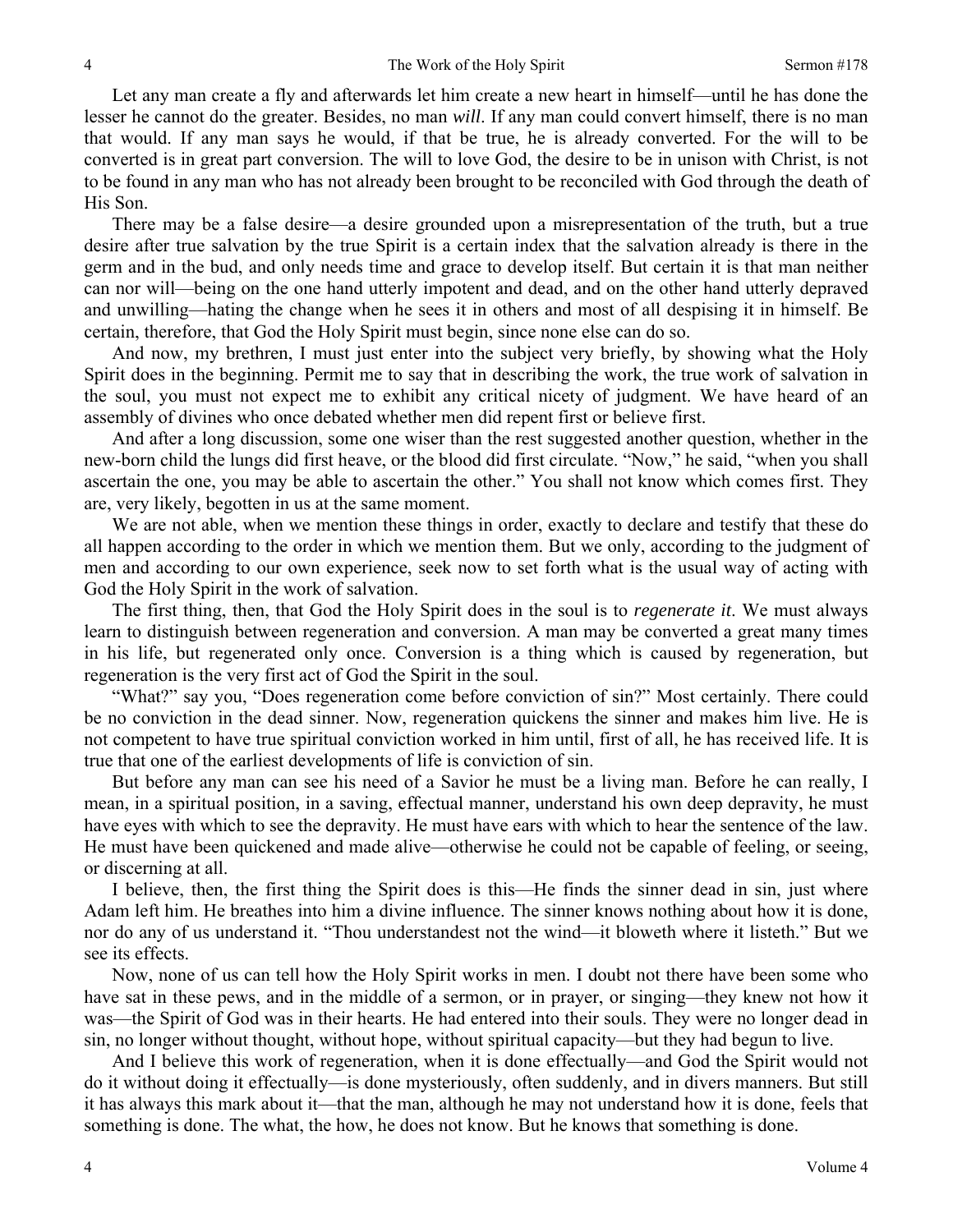And he now begins to think thoughts he never thought before. He begins to feel as he never felt before. He is brought into a new state, there is a change wrought in him—as if a dead post standing in the street were all of a sudden to find itself possessed of a soul, and did hear the sound of the passing carriages, and listen to the words of the foot-passengers. There is something quite new about it.

The fact is, the man has got a spirit. He never had one before. He was nothing but a body and a soul. But now God has breathed into him the third great principle, the new life, the spirit—and he has become a spiritual man. Now he is not only capable of mental exercise, but of spiritual exercise. As, having a soul before, he could repent, he could believe, as a mere mental exercise. He could think thoughts of God and have some desires after Him. But he could not have one spiritual thought, nor one spiritual wish or desire, for he had no powers that could educe these things.

But now, in regeneration, he has got something given to him, and being given, you soon see its effects. The man begins to feel that he is a sinner. Why did he not feel that before? Ah, my brethren, he could not, he was not in a state to feel he was a dead sinner. And though he used to tell you, and tell God, by way of compliment, that he was a sinner, he did not know anything about it.

He said he was a sinner. Yes, but he talked about being a sinner just as the blind man talks about the stars that he has never seen, as he talks about the light, the existence of which he would not know unless he were told of it. But now it is a deep reality.

You may laugh at him, you who have not been regenerated. But now he has got something that really puts him beyond your laughter. He begins to feel the exceeding weight and evil of transgression. His heart trembles, his very flesh quivers—in some cases the whole frame is affected. The man is sick by day and night. His flesh creeps on his bones for fear. He cannot eat, his appetite fails him. He cannot bear the sound of melody and mirth. All his animal spirits are dried up.

He cannot rejoice. He is unhappy, he is miserable, downcast, distressed. In some cases, almost ready to go mad—though in the majority of cases it takes a lighter phase and there are the gentle whispers of the Spirit. But even then the pangs and pains caused by regeneration, while the new life discovers the sin and evil of the past condition of the man, are things that are not to be well-described or mentioned without tears. This is all the work of the Spirit.

And having brought the soul thus far, the next thing the Holy Spirit does is *to teach the soul that it is utterly incapable of saving itself*. It knew that before, mayhap, if the man sat under a Gospel ministry. But he only knew it with the ear and understood it with the mind. Now it has become part of his very life. He feels it—it has entered into his soul and he knows it to be true.

Once he thought he would be good and thought that would save him. The Holy Spirit just knocks the brains out of that thought. "Then," he says, "I will try ceremonies and see whether I cannot gain merit so." God the Holy Spirit shoots the arrow right through the heart of that thought, and it falls dead before him, and he cannot bear the sight of the carcass, so that, like Abraham said of Sarah, he exclaims, "Bury the dead out of my sight." Though once he loved it dearly, now he hates the sight thereof.

He thought once that he could believe. He had an Arminian notion in his head that he could believe when he liked and repent when he liked. Now, God the Spirit has brought him in such a condition that he says, "I can do nothing." He begins to discover his own death, now that he is made alive. He did not know anything about it before. He now finds that he has no hand of faith to lift, though the minister tells him to do it.

He now discovers, when he is bidden to pray, that he would, but cannot pray. He now finds that he is powerless and he lies in the hand of God like clay in the hand of the potter, and is made to cry out, "O Lord, my God, unless You save me, I am damned to all eternity, for I cannot lift a finger in this matter until You first of all give me strength."

And if you urge him to do anything, he longs to be doing, but he is so afraid that it should only be fleshly doings, and not the doings of the Spirit, that he meditates, and stops, and stays, until he groans and cries. And feeling that these groans and cries are the real work of the Spirit, and prove that he has spiritual life, he then begins in right earnest to look to Jesus Christ the Savior.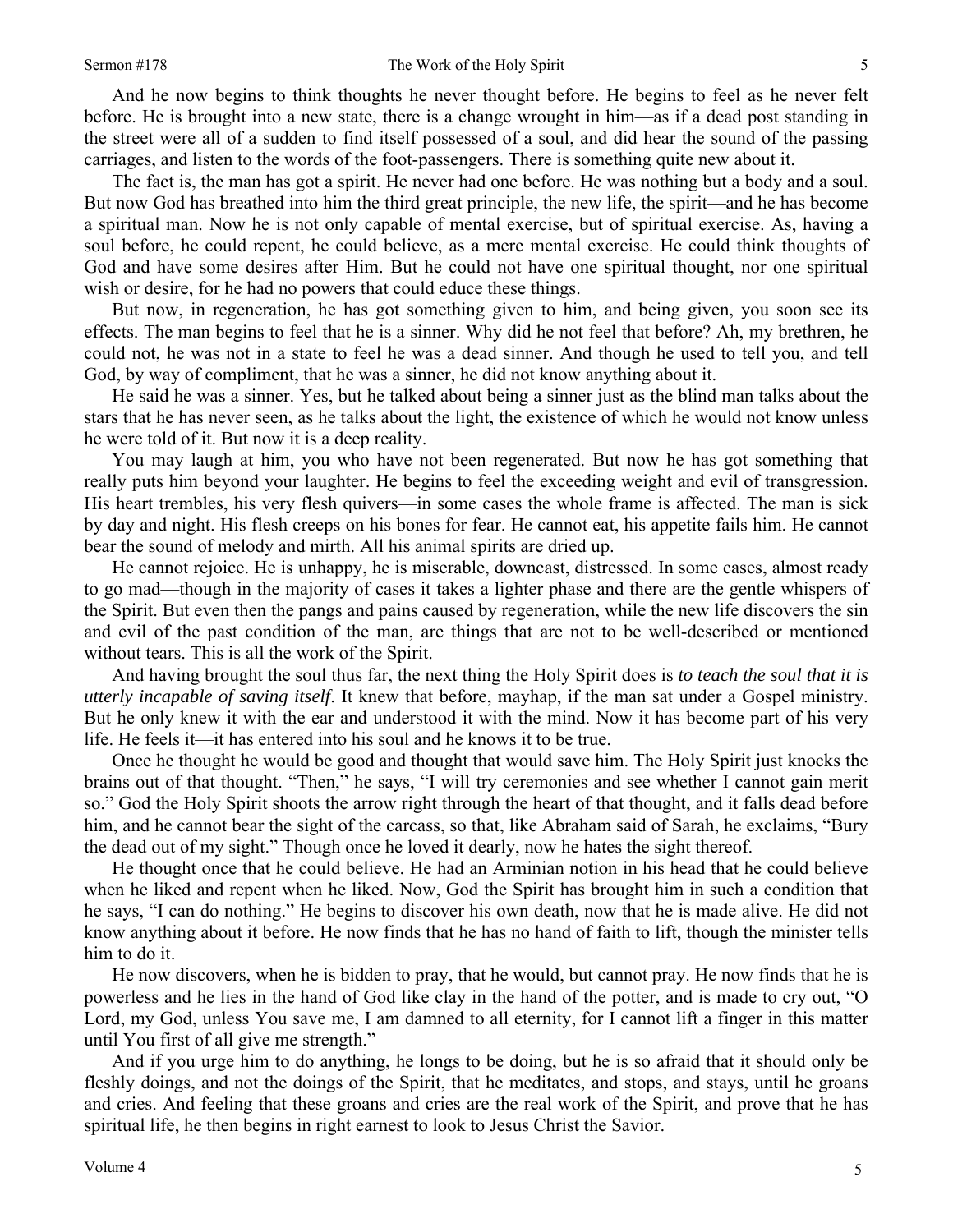But mark, all these things are by the Spirit and none of them can ever be produced in the soul of any man or woman apart from the divine influence of God the Holy Ghost.

This being done—the soul being now weaned from all confidence, and despairing and brought to its last standing place, yea, laid prostrate on the ground, the rope being about its neck, and the ashes and sackcloth on its head—God the Holy Ghost *next applies the blood of Jesus to the soul*, gives the soul the grace of faith whereby it lays hold of Jesus, and gives it an anointing of holy consolation and unction of assurance, whereby, casting itself wholly on the blood and righteousness of Jesus, it receives joy, knows itself to be saved, and rejoices in pardon.

But mark, that is the work of the Spirit. Some preachers will tell their people, "Believe, only believe." Yes, it is right they should tell them so. But they should remember it is also right to tell them that even this must be the work of the Spirit, for though we say, "Only believe," that is the greatest *only* in the world. And what some men say is so easy is just what those who want to believe find to be the hardest thing in all the world.

It is simple enough for a man that has the Spirit in him to believe, when he has the written Word before him and the witness of the Spirit in him. That is easy enough. But for the poor, tried sinner, who cannot see anything in the Word of God but thunder and threatening—for him to believe—ah, my brethren, it is not such a little matter as some make it out to be. It needs the fullness of the power of God's Spirit to bring any man to such faith as that.

Well, when the sinner has thus believed, then the Holy Spirit *brings all the precious things to him*. There is the blood of Jesus. That can never save my soul, unless God the Spirit takes that blood and sprinkles it upon my conscience. There is the perfect spotless righteousness of Jesus. It is a robe that will fit me and adorn me from head to foot, but it is no use to me till I have put it on. And I cannot put it on myself—God the Holy Spirit must put the robe of Jesus' righteousness on me.

There is the covenant of adoption, whereby God gives me the privileges of a son. But I cannot rejoice in my adoption until I receive the Spirit of adoption whereby I may be able to cry, "Abba, Father."

So, beloved, you see—I might enlarge, but my time fails me—you see that every point that is brought out in the experience of the new-born Christian, every point in that part of salvation which we may call its beginning in the soul has to do with God the Holy Spirit. There is no step that can be taken without Him, there is nothing which can be accomplished aright without Him.

Yea, though you had the best of means, the rightest of ceremonies, the most orthodox of truths, and though you did exercise your minds upon all these things, and though the blood of Jesus Christ were shed for you, and God Himself had ordained you from before the foundations of the world to be saved yet still there must be that one link always inserted in the golden chain of the plan of salvation—for without that it were all incomplete. You must be quickened by the Spirit. You must be called out of darkness into light. You must be made a new creature in Christ Jesus.

Now, I wonder how many of you know anything about this. That is the practical part of it. Now my hearer, do you understand this? Perhaps, sir, you are one exceeding wise, and you turn on your heel with a sneer, and you say, "Supernaturalism in one of its phases. These Methodists are always talking about supernatural things."

You are very wise, exceeding so, doubtless, but it seems to me that Nicodemus of old had gotten as far as you, and you have gotten no farther than he. For he asked, "How could a man be born again when he is old?" And though every Sunday school child has had a smile at the expense of Nicodemus's ignorance, you are not wiser.

And yet you are a Rabbi, sir, and you would teach us, would you? And you would teach us about these things and yet you sneer about supernaturalism? Well, the day may come—I pray it may come to you before the day of your death and your doom—when the Christ of the supernaturalists will be the only Christ for you.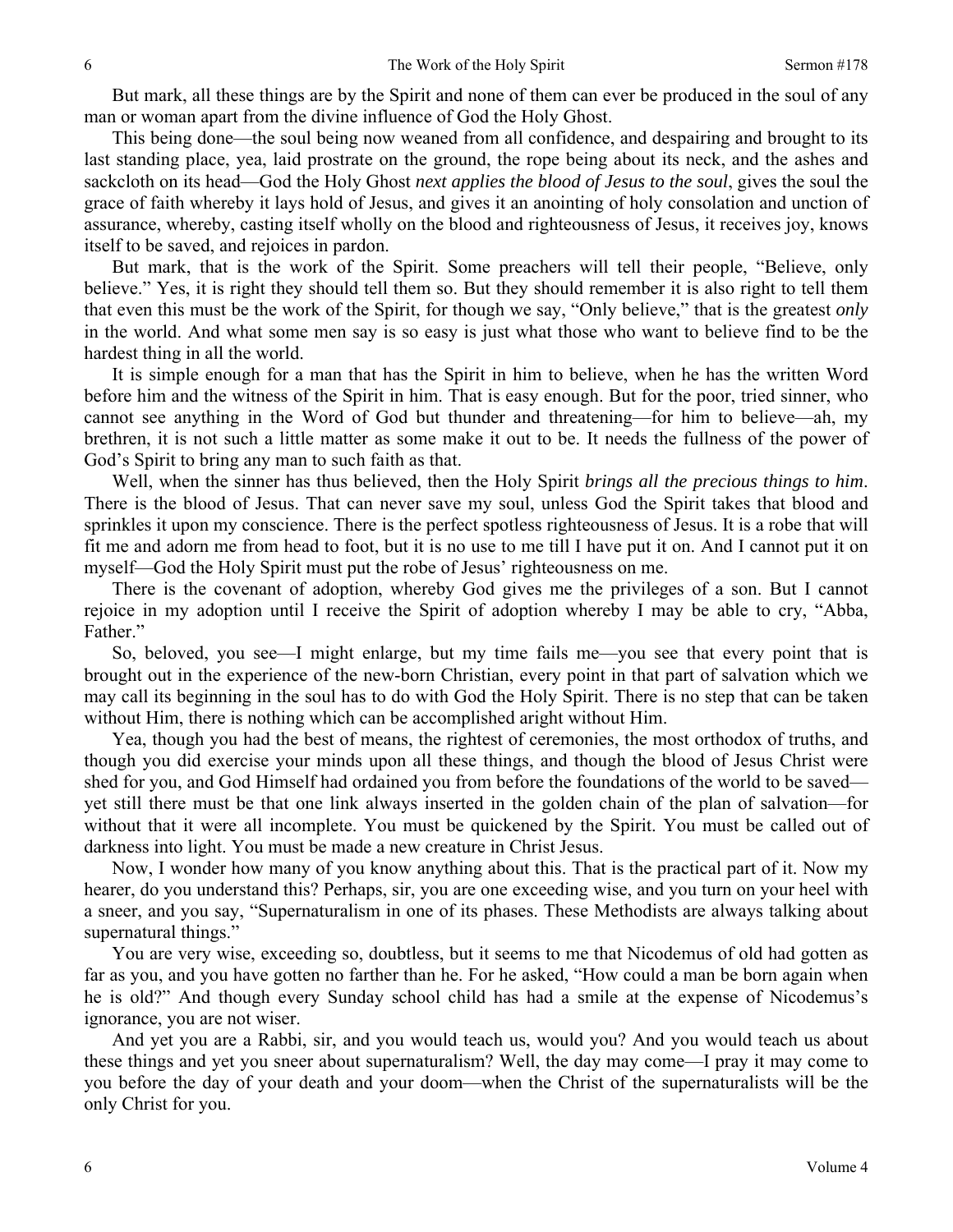When you shall come into the floods of death—where you shall need something more than nature then you will be crying for a work that is supernatural within your heart. And it may be that then, when you first of all awake to know that your wisdom was but one of the methods of madness, you may perhaps have to cry in vain, having for your only answer, "I called, and ye refused; I stretched out my hands, and no man regarded; I also will mock at your calamity, and laugh when your fear cometh."

I hear another of you say, "Well, sir, I know nothing of this work of God the Holy Spirit in my heart. I am just as good as other people. I never make a profession of religion. It is very rarely that I go into a place of worship at all, but I am as good as the saints, any of them. Look at some of them—very fine fellows certainly."

Stop, now, religion is a thing between yourself and your Maker, and you have nothing to do with those very fine fellows you have spoken of. Suppose I make a confession that a large number of those who are called saints deserve a great deal more to be called sinners double-dyed, and then whitewashed—suppose I make a confession of that, what has that to do with you? Your religion must be for yourself and it must be between you and your God.

If all the world were hypocrites that would not exonerate you before your God. When you came before the Master, if you were still at enmity to Him, could you venture to plead such an excuse as this—"All the world was full of hypocrites?" "Well," He would say, "what had that to do with you? so much the more reason why you should have been an honest man. If you say the church was thus drifting away upon the quicksands through the evil conduct and folly of the members thereof, so much the more reason why you should have helped to make it sound, if you thought you could have done so."

Another cries, "Well, I do not see that I need it. I am as moral a man as I can be. I never break the Sabbath. I am one of the most punctilious of Christians—I always go to church twice a Sabbath. I hear a thoroughly evangelical minister and you would not find fault with him." Or perhaps another says, "I go to a Baptist chapel. I am always found there. I am scrupulously correct in my conduct. I am a good father, a good husband. I do not know that any man can find fault with me in business."

Well certainly that is very good, and if you will be so good tomorrow morning as to go into Saint Paul's and wash one of those statues till you make it alive—then you will be saved by your morality. But since you, even you, are dead in trespasses and sins—without the Spirit you may wash yourself never so clean—but you cannot wash life into you any more than those statues, by all your washing, could be made to walk, or think, or breathe. You must be quickened by the Holy Spirit, for you are dead in trespasses and sins.

Yes, my comely maiden, you who are everything excellent. You that are not to be blamed in aught. You that are affectionate, tender, kind, and dutiful—whose very life seems to be so pure, that all who see you think you seem an angel—even you, except you are born again, cannot see the kingdom of God. The golden gate of heaven must grind upon its hinges with a doleful sound and shut you out forever, unless you are the subject of a divine change—for this knows no exception.

And O you vilest of the vile, you who have wandered farthest from the paths of rectitude, "You must be born again." You must be quickened by a divine life. And it is comforting for you to recollect that the very same power which can quicken the moral man, which can save the man of rectitude and honesty, is able to work in you*—*is able to change you—to turn the lion to a lamb, the raven to a dove.

O my hearers, ask yourselves—are you the subjects of this change? And if you be, rejoice with unspeakable joy, for happy is that mother's child and full of glory, that can say, "I am born of God." Blessed is that man—God and the holy angels call him blessed—who has received the quickening of the Spirit and is born of God.

For him there may be many troubles, but there is "a far more exceeding and eternal weight of glory" to counterbalance all his woe. For him there may be wars and fights, but let him tarry, there are trumpets of victory, there are better wreaths than the laurels of conquerors, there is a crown of immortal glory, there is bliss unfading, there is acceptance in the breast of God for aye, and perpetual fellowship with JEHOVAH.